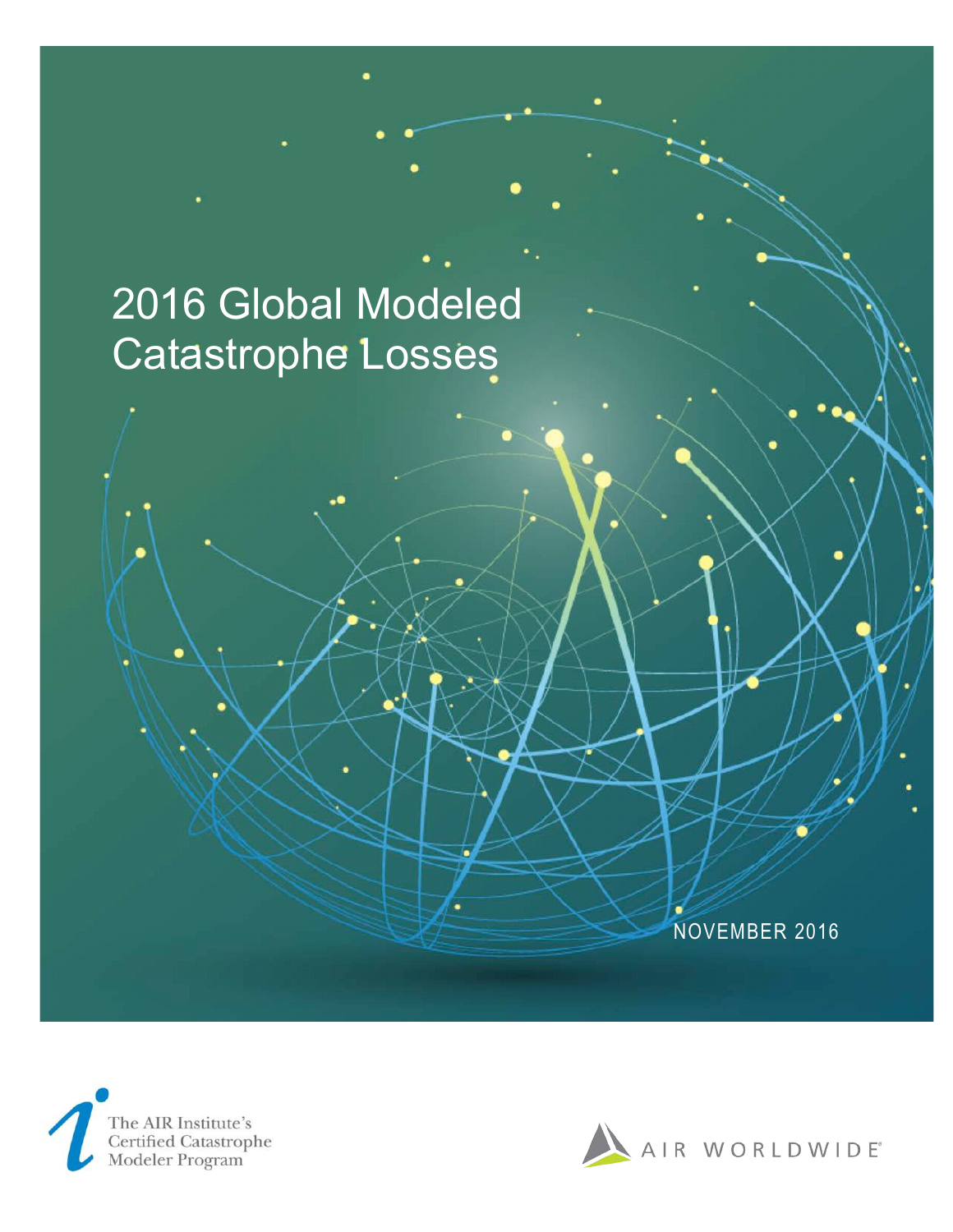# **Copyright**

© 2016 AIR Worldwide. All rights reserved.

Information in this document is subject to change without notice. No part of this document may be reproduced or transmitted in any form, for any purpose, without the express written permission of AIR Worldwide (AIR).

### **Trademarks**

AIR Worldwide and Touchstone are registered trademarks of AIR Worldwide Corporation.

### **Confidentiality**

AIR invests substantial resources in the development of its models, modeling methodologies, and databases. This document contains proprietary and confidential information and is intended for the exclusive use of AIR clients who are subject to the restrictions of the confidentiality provisions set forth in license and other nondisclosure agreements.

### **Contact Information**

If you have any questions regarding this document, contact:

AIR Worldwide 131 Dartmouth Street Boston, MA 02116-5134 USA Tel: (617) 267-6645 Fax: (617) 267-8284

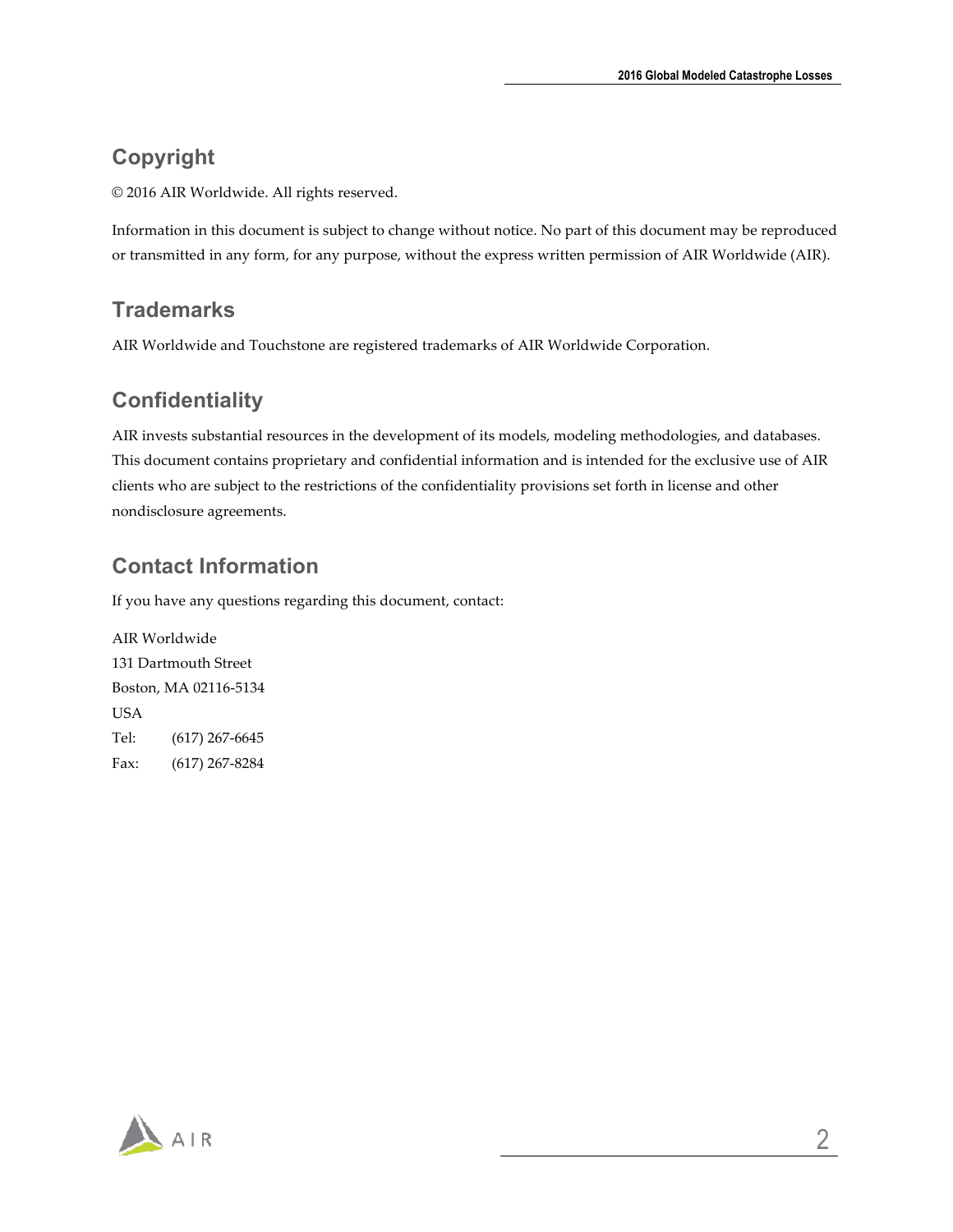# **Executive Summary**

Since 2012, AIR Worldwide (AIR) has published an annual white paper discussing how AIR's global industry exceedance probability (EP) curve can be used to obtain a comprehensive and meaningful view of potential losses and to put into context years with high insured losses (such as 2011).<sup>1</sup> This paper, the 2016 update, bases its global loss metrics on AIR's latest suite of models, including new models and updates released during 2016, as well as updated industry exposure databases (IEDs).

As with the 2015 report, the 2016 paper includes AIR's presentation of global EP metrics on both an insured and insurable basis, where insurable loss metrics include all exposures eligible for insurance coverage assuming standard limits and deductibles, regardless of whether they are actually insured. <sup>2</sup> A large difference between insured and insurable losses indicates cases where the risk is not fully understood and society is inadequately prepared to respond. For regions and perils covered by existing catastrophe models, this difference presents not only potential business growth opportunities for the insurance industry to offer essential protection to vulnerable home and business owners, but a responsibility to act.

Also discussed in the 2016 update are global economic losses from catastrophes, which can vastly exceed insured losses depending on the region and peril. This "protection gap"—the difference between economic and insured losses—highlights the significant burden that society faces when a disaster strikes. For the insurance industry, the protection gap can spur innovation in new product development. In the public sector, governments are recognizing the importance of moving from reactive to proactive risk management, especially in countries where a risk transfer system is not well established. Understanding the protection gap can help governments assess the risks to their citizens and critical infrastructure, and develop risk-informed emergency management, hazard mitigation, and public risk financing strategies to enhance global resilience and reduce the ultimate costs.

AIR is uniquely qualified to provide the global industry, financial institutions, governmental, and nongovernmental organizations with the insightful view of risk presented in this paper for the following reasons:

• AIR develops and maintains a detailed IED—including counts, replacement values, and physical attributes of insurable properties—for each modeled country.3 These IEDs serve as the foundation for all modeled industry insured and insurable loss estimates and make the generation of a global industry EP curve a straightforward task.4

<sup>4</sup> For countries with IEDs that were not updated in 2016, index factors were applied to calculate the global aggregate average annual loss (AAL) and exceedance probability loss metrics for both insured and insurable losses in this report.



-

<sup>&</sup>lt;sup>1</sup> Previous EP curve papers: "Taking a Comprehensive View of Catastrophe Risk Worldwide: AIR's Global Exceedance Probability Curve" (2012),"AIR's 2013 Global Exceedance Probability Curve" (2013), "AIR's 2014 Global Exceedance Probability Curve" (2014), and "2015 Global Modeled Catastrophe Losses" (2015).

<sup>2</sup> Insurable loss metrics for Japan were calculated using 100% limits for typhoon and earthquake.

<sup>&</sup>lt;sup>3</sup> AIR has developed and maintains IEDs for all modeled countries with the following exceptions: Brazil, Brunei, Malaysia, and Thailand.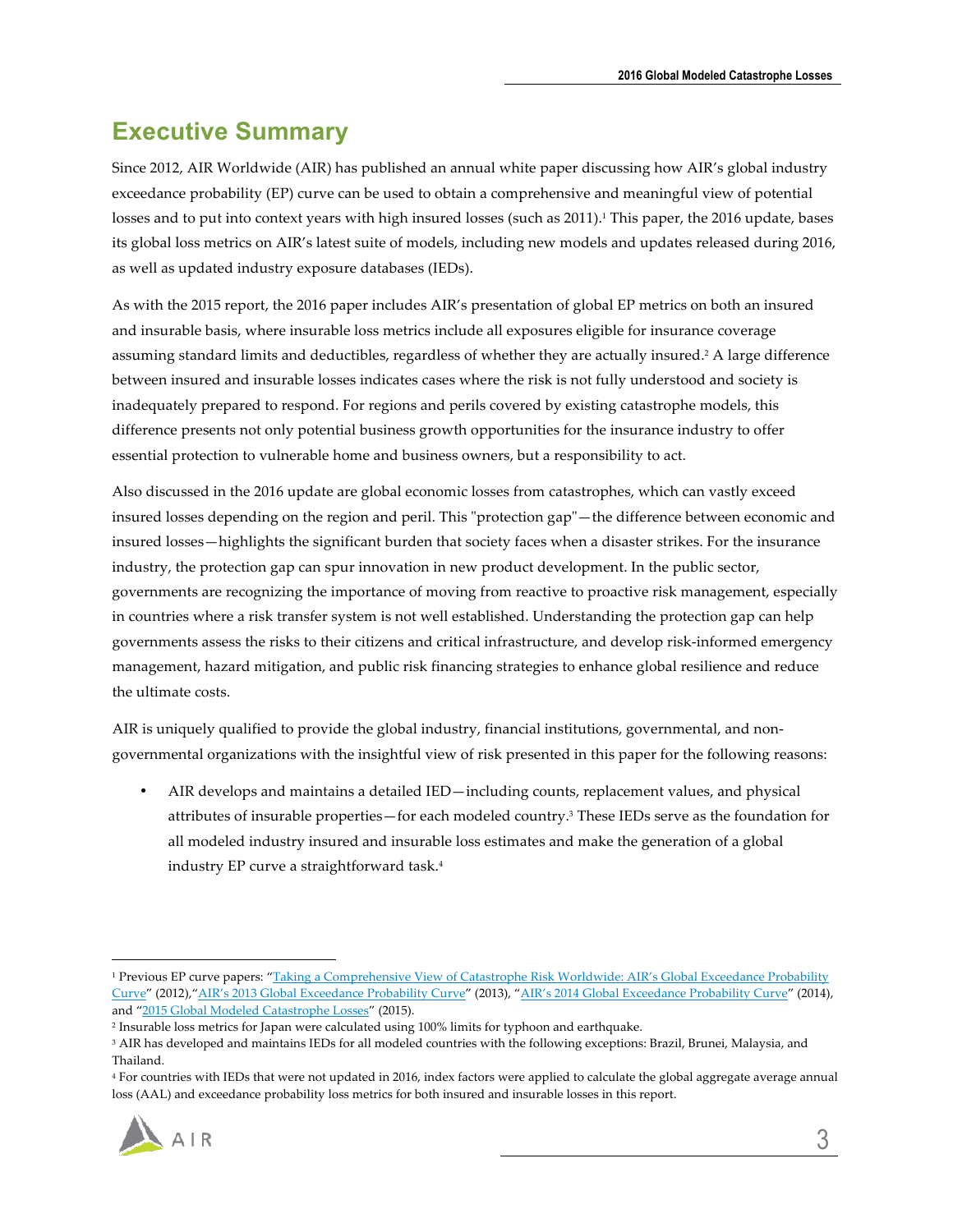- AIR's year-based simulation approach to generating the stochastic catalogs included in its models enables model users to determine the probability of various levels of loss for years with multiple catastrophic events, across multiple perils and multiple regions.
- AIR models the risk from natural catastrophes and other perils (including pandemics, terrorism, and cyber) in more than 100 countries, affording AIR a truly global perspective.5

# Industry Exposure Databases Give AIR Unique Global Risk Insight

AIR builds its industry exposure databases (IEDs) from the bottom up, compiling detailed data about risk counts, structure attributes (parameters that greatly influence the ability to withstand high winds, ground motion, and flood depth), and replacement values, as well as information on standard policy terms and conditions. AIR then validates key attributes of the database through a top-down approach, using aggregate data from multiple additional sources. Coupling these approaches results in aggregated industrywide IEDs that are both objective and robust.

High-resolution IEDs for modeled countries—and a straightforward and intuitive cataloggeneration process—enable AIR to provide insight into the likelihood of different levels of loss on a global scale. In some regions, lack of current data, data access, and poor data quality can pose challenges to IED development and maintenance. In such cases, index factors are created using demographic data from additional sources and employed to project the data forward.

Learn more about the development, maintenance, advantages, and critical role of IEDs in reliable catastrophe modeling in "Modeling Fundamentals: AIR Industry Exposure Databases."

Industry insured losses can and do occur as a result of perils and in regions for which AIR does not yet provide models; these losses are not included in AIR's global estimates. AIR, however, is committed to continually expanding model coverage and is engaged in an aggressive model development program.

<sup>5</sup> Because of the unique catalog architecture of the AIR pandemic and deterministic cyber models, modeled losses for these perils were excluded from the analyses in this paper.



 $\overline{a}$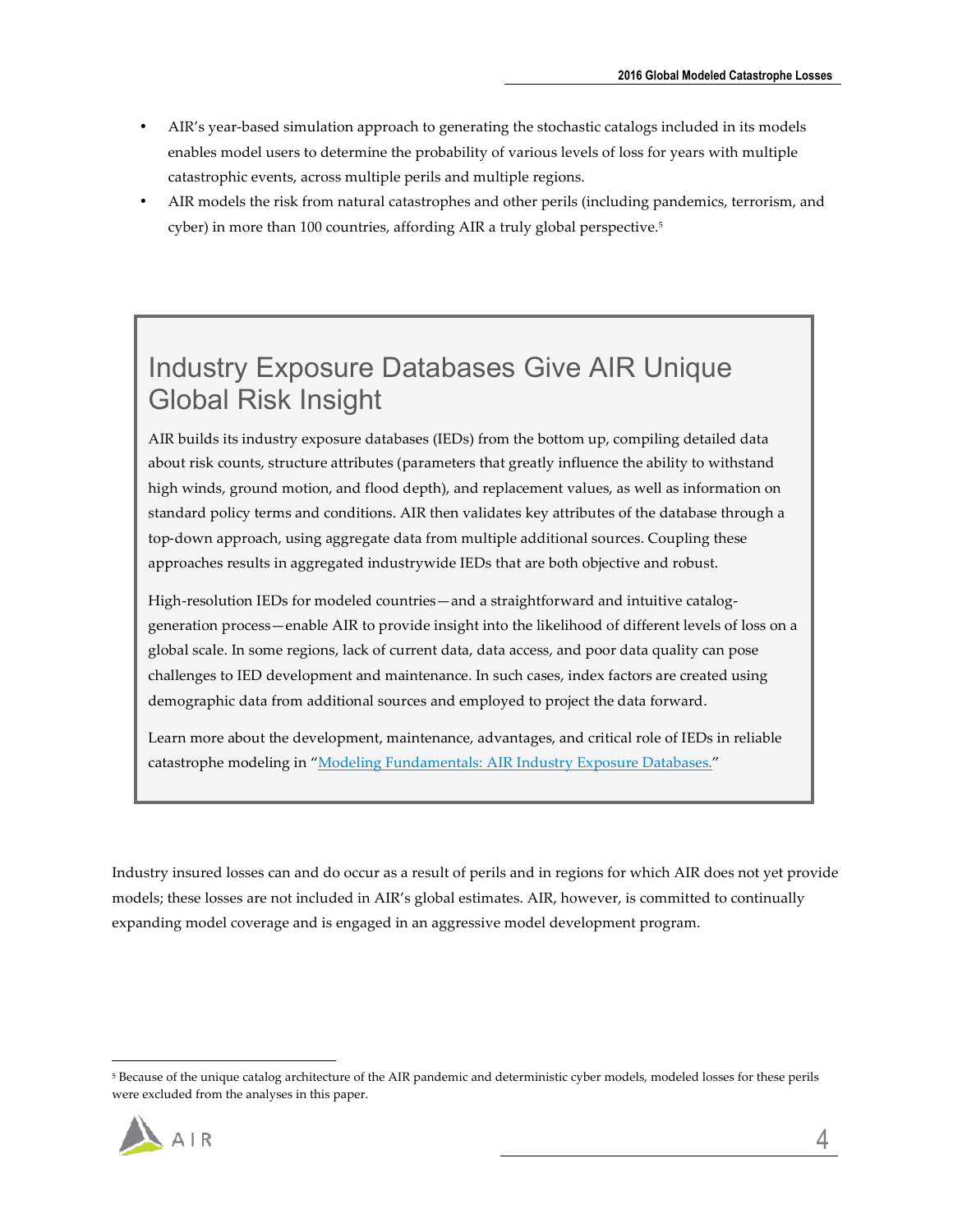# **Exceedance Probability Metrics**

### **Insured and Insurable Losses**

The global aggregate average annual loss (AAL) and exceedance probability loss metrics for 2016 include results from one new model introduced this year (India earthquake), and reflect changes in risk as a result of updated models (U.S. terrorism, U.S. crop hail; U.S. MPCI; Southeast Asia typhoon with expansion to include Guam, Macau, Saipan, and Vietnam; Southeast Asia earthquake with expansion to include Hong Kong, Macau, Vietnam, and Singapore); as well as updates to AIR's industry exposure databases for the U.S., India, and Southeast Asia (with expansion to include Guam, Hong Kong, <sup>6</sup> Macau, Saipan, Singapore, and Vietnam).

The new deterministic cyber model<sup>7</sup> was also released in 2016, and the pandemic model was updated (with six new pathogens) for a total of nine modeled pathogens. These model results were not included in the AAL and exceedance probability loss metrics for 2016 because of the unique catalog architecture of these perils.

Results from AIR's probabilistic U.S. inland flood model have been included in the insurable loss metrics presented in this paper, but excluded from the insured loss metrics because of the high uncertainty in insurance take-up rates.8

Global insured AAL and key metrics from the aggregate exceedance probability (EP) curve from 2012–2016 are presented in Table 1.

|             |                            | <b>AGGREGATE EP LOSS (USD Billion)</b> |                             |  |  |  |
|-------------|----------------------------|----------------------------------------|-----------------------------|--|--|--|
|             |                            | 1.0%                                   | $0.4\%$                     |  |  |  |
| <b>YEAR</b> | AAL (USD BILLION)          | (100-year return period)               | (250-year return period)    |  |  |  |
| 2012        | 59.3                       | 205.9                                  | 265.1                       |  |  |  |
| 2013        | 67.4                       | 219.4                                  | 289.1                       |  |  |  |
| 2014        | 72.6                       | 231.5                                  | 292.5                       |  |  |  |
| 2015        | 74.4                       | 232.8                                  | 304.8                       |  |  |  |
| 2016        | 80.0<br>(Insurable: 160.2) | 252.9<br>(Insurable: 584.2)            | 325.3<br>(Insurable: 924.8) |  |  |  |

#### **Table 1. Key loss metrics from AIR's global industry EP curve for all regions and perils. (Source: AIR)**

Average annual insured losses and the metrics from the aggregate insured EP curve—for all regions and perils modeled by AIR—have increased steadily since the first white paper was published in 2012. This is expected; the rise reflects both increases in the numbers and values of insured properties in areas of high hazard and the inclusion of regions and perils for which new models are now available.

<sup>8</sup> For the analyses in this document, model results from the AIR Inland Flood Model for the United States were not incorporated in the average annual *insured* loss calculations because reliable information on U.S. flood insurance take-up rates in the private sector is not available. We will consider including results from the AIR U.S. inland model in future white papers as flood take-up rate information improves.



 $\overline{a}$ 

<sup>6</sup> The IED for Hong Kong was updated to include earthquake coverage.

<sup>7</sup> The deterministic cyber model is available on a consulting basis.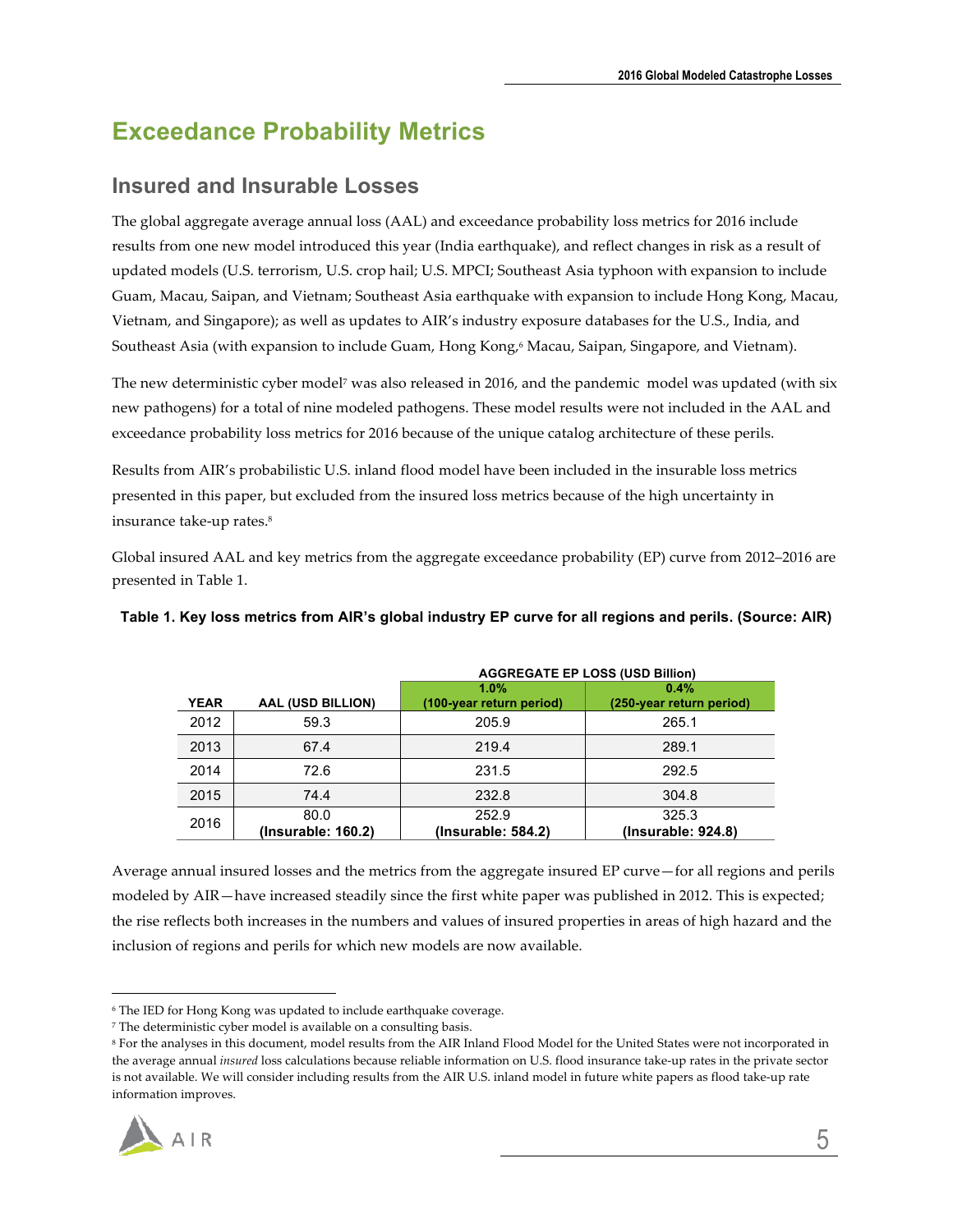The insurable loss metrics include all exposures eligible for insurance coverage, regardless of whether they are actually insured. They represent the total damage minus deductibles and limits, assuming 100% insurance take-up.9 On a global basis, modeled insurable AAL is nearly twice as high as the insured AAL; global insurable losses at the 1.0% and 0.4% exceedance probabilities are more than 150% of the insured.

A breakdown of contribution to global AAL by region and key aggregate EP metrics by region appears in Table 2. The difference between insured and insurable loss is most pronounced in Asia, where insurance penetration remains very low.

|                                                                  | AAL (USD BILLION) |           | <b>AGGREGATE EP LOSS (USD BILLION)</b> |                  |                                  |                  |
|------------------------------------------------------------------|-------------------|-----------|----------------------------------------|------------------|----------------------------------|------------------|
|                                                                  | <b>Insured</b>    | Insurable | 1.0%<br>(100-year return period)       |                  | 0.4%<br>(250-year return period) |                  |
| <b>REGION</b>                                                    |                   |           | <b>Insured</b>                         | <b>Insurable</b> | <b>Insured</b>                   | <b>Insurable</b> |
| Asia                                                             | 13.9              | 43.9      | 58.3                                   | 380.9            | 82.8                             | 765.8            |
| Europe                                                           | 9.7               | 15.4      | 54.9                                   | 97.7             | 75.6                             | 145.8            |
| Latin America (the Caribbean,<br>Central America, South America) | 5.9               | 11.9      | 42.2                                   | 77.7             | 55.4                             | 99.9             |
| North America (Canada, the<br>United States, Bermuda, Mexico)    | 49.0              | 87.3      | 215.2                                  | 334.7            | 290.6                            | 437.9            |
| Oceania                                                          | 1.5               | 1.7       | 20.0                                   | 22.6             | 32.6                             | 38.2             |
| All exposed areas*                                               | 80.0              | 160.2     | 252.9                                  | 584.2            | 325.3                            | 924.8            |

#### **Table 2. AAL and EP metrics, by region, based on AIR's global suite of models, including those introduced or updated in 2016. (Source: AIR)**

\*Note that aggregate EP losses are not additive, as noted in the box "Understanding the Exceedance Probability Curve."

 <sup>9</sup> In cases where index factors were applied to derive insured loss metrics, those same index factors were applied to obtain comparable insurable loss metrics, which can result in take-up rates that exceed 100%.

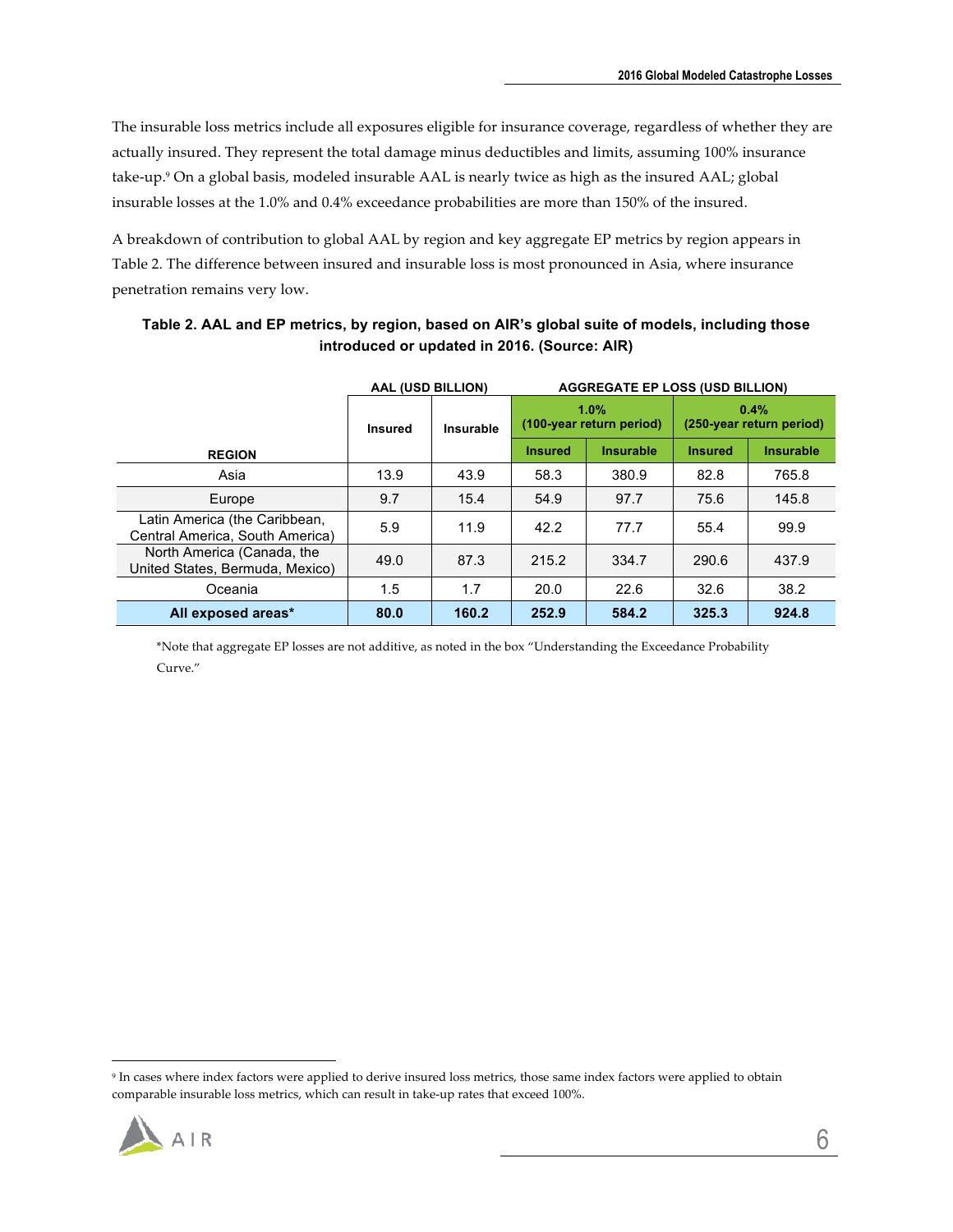

Figure 1 shows the contribution to global insured AAL by peril.



Figure 2 shows the contribution to global insurable AAL by peril.



#### **Figure 2. Contribution to global insurable AAL by peril for all regions. (Source: AIR)**

It is important to note that AAL represents average expected losses over a long period of time, not what would be expected in any given year. As reflected in AIR's stochastic catalogs, global aggregate losses in any given year may comprise a few large loss events in peak regions or lower losses from multiple perils across multiple regions; what is certain is that they are unlikely to look like the long-term AAL breakdowns shown in Figure 1 and Figure 2.

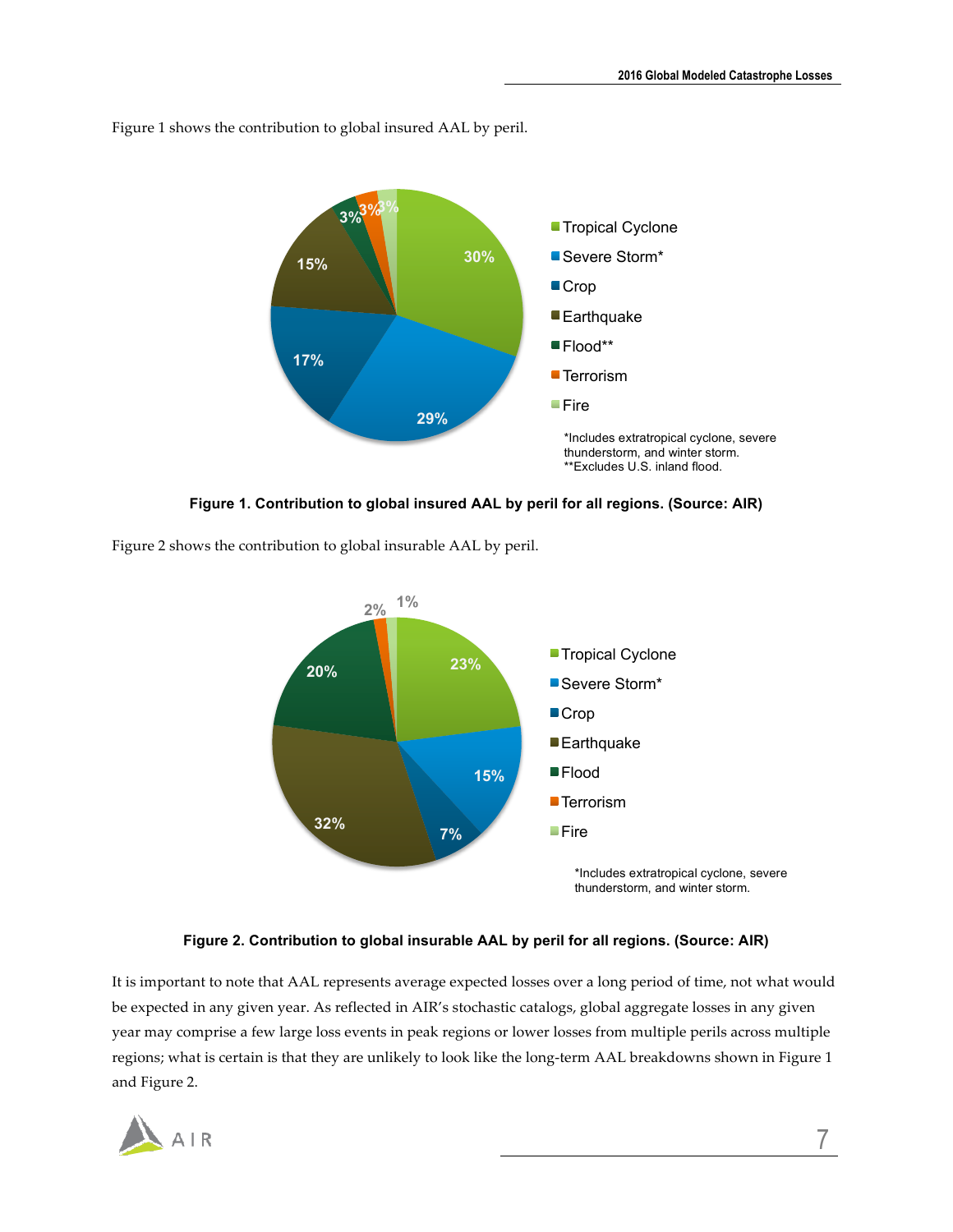# Understanding the Exceedance Probability Curve

To meet the diverse needs of model users, AIR's catastrophe models provide a wide range of modeled loss output. One of the most commonly used outputs is a distribution of potential losses with the associated probabilities of exceedance. These exceedance probability (EP) curves—which can be specific to peril, region, or line of business—quantify the risk profile for whole portfolios or individual risks and can be used to inform a variety of risk management decisions.

Understanding how AIR develops its stochastic catalogs of simulated events helps one understand how the EP curves are generated. To create a stochastic catalog for a given peril, scientists first gather information on historical events from a comprehensive range of sources. This data is then used to infer what can happen in the future; that is, to indicate where and how frequently certain types of events are likely to occur and how large or severe the events are likely to be. A 10,000-year hurricane catalog, for example, contains 10,000 potential scenarios for tropical cyclone activity in an upcoming year. Importantly, although the simulated events have their basis in historical data, they extend beyond the scope of past recorded experience to provide the full spectrum of future potential catastrophe events.

To generate the EP curves, first an AIR catalog is run against the portfolio of exposures. Next, the loss for each event in each modeled year is calculated. (Some modeled years will have multiple events, some a single event, and some no events.) Then modeled years are ranked from highest loss to lowest loss, based on loss figures calculated for either *occurrence* loss (based on the largest event loss within each modeled year) or *aggregate* loss (based on the sum of all event losses of each modeled year).

Finally, EPs corresponding to each loss—occurrence or aggregate—are calculated by dividing the rank of the loss year by the number of years in the catalog. Thus for a 10,000-year catalog, the top-ranked (highest loss) event would have an EP of 0.0001 (1/10,000) or 0.01%, the 40<sup>th</sup>-ranked event an EP of 0.004 (40/10,000) or 0.40%, the 100th-ranked event an EP of 0.01 (100/10,000) or 1.00%. The return period for a loss level equals the inverse of EP: EPs of 0.01%, 0.40%, and 1.00%, for example, correspond to 10,000-, 250-, and 100-year return periods.

Model users should keep in mind that EP metrics provide the probability of a certain *size* loss, not the probability that a specific *event* or *events* will occur. Also, the probability of an event or events occurring exactly as modeled (or the exact recurrence of a historical event) is virtually zero, although a wide range of event scenarios may cause a similar level of loss.

Average annual losses (AALs) for exposed areas—such as the regions listed in Table 2—can be summed because the region figures were calculated by averaging losses across all modeled years. Aggregate EP losses are not additive and thus—again referring to Table 2—do not equal the sums of the regional aggregated EPs.

To read more about how exceedance probability curves are constructed and how they should be interpreted, see the articles "Modeling Fundamentals: What Is AAL?" and "Modeling Fundamentals: Combining Loss Metrics."

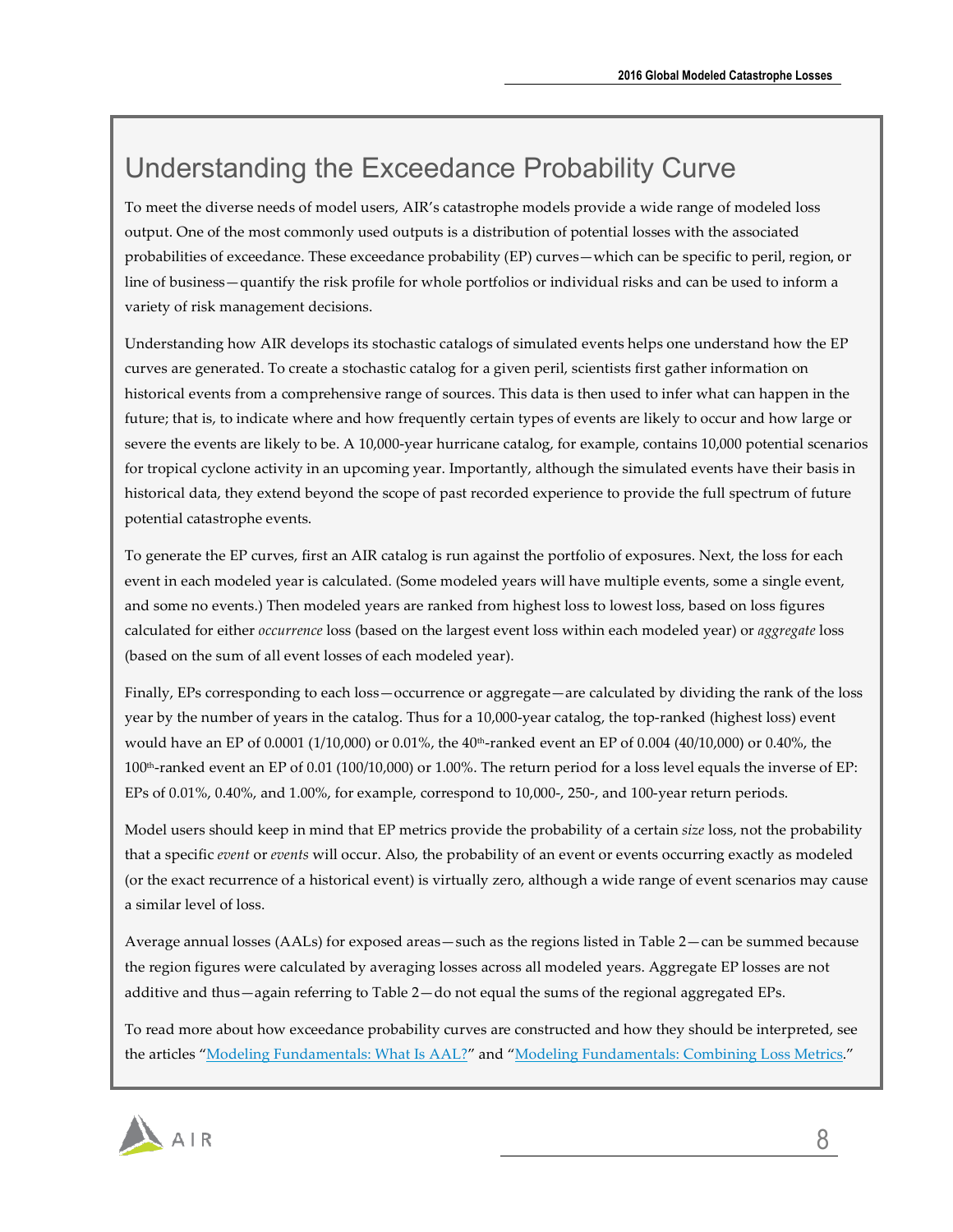### **Economic Losses**

Global economic losses include insured and insurable losses, as well as losses from non-insurable sources, which may include infrastructure and lost economic productivity. Comparing insured losses with economic loss estimates for natural disasters since 1990 (as reported by Swiss Re, Munich Re, Aon Benfield, AXCO, Lloyd's, and the Insurance Bureau of Canada), AIR has determined that global insured losses make up about a quarter of global economic losses on average, when trended to 2014 dollars. Based on AIR's modeled global insured AAL, this would correspond to an economic AAL of more than USD 375 billion.

On a regional basis, the percentage of economic loss from natural disasters that is insured varies considerably. In North America, for example, about half of the economic loss from natural disasters is insured, while in Asia and Latin America, insured losses make up 9% and 13% of economic losses, respectively, reflecting the very low take-up of insurance in these regions. The portion of economic losses that is insured also varies significantly by peril. For example, in the United States, windstorm coverage is near universal, while take-up for flood and earthquake is low, as these perils are typically excluded from standard homeowner's policies. In other countries, like France, coverage for natural catastrophes (including flood and earthquake) is compulsory, and the disparity between the perils in the portion of economic losses that is insured is much less pronounced.

| <b>REGION</b>                                                    | <b>INSURED</b><br>AAL (USD<br><b>BILLION)</b> | <b>PERCENTAGE</b><br>OF ECONOMIC<br><b>LOSSES</b><br><b>ESTIMATED TO</b><br><b>BE INSURED</b> | <b>ECONOMIC AAL (USD</b><br><b>BILLION)</b> |
|------------------------------------------------------------------|-----------------------------------------------|-----------------------------------------------------------------------------------------------|---------------------------------------------|
| Asia                                                             | 13.9                                          | 9%                                                                                            | 154.4                                       |
| Europe                                                           | 9.7                                           | 21%                                                                                           | 46.2                                        |
| Latin America (the Caribbean,<br>Central America, South America) | 5.9                                           | 13%                                                                                           | 45.4                                        |
| North America (Canada, the United<br>States, Bermuda, Mexico)    | 49.0                                          | 38%                                                                                           | 128.9                                       |
| Oceania                                                          | 1.5                                           | 33%                                                                                           | 4.5                                         |
| All exposed areas                                                | 80.0                                          | 21%                                                                                           | 379.5<br>(sum of regional<br>losses)        |

#### **Table 3. Insured and economic AAL by region. Note that there is considerable uncertainty in the estimated percentage of economic losses that is insured, which partly stems from uncertainty in reported economic losses for actual catastrophes.**

The sizable difference between insured and economic losses—the protection gap—represents the cost of catastrophes to society, much of which is ultimately borne by governments. Increasing insurance penetration can ease much of the burden, while providing profitable growth opportunities for the insurance industry. In situations where insurance is not feasible or cannot be offered at an affordable price, catastrophe modeling can be used to inform emergency management, hazard mitigation, public disaster financing, risk pooling, and other government-led risk and loss mitigation initiatives to enhance global resilience.

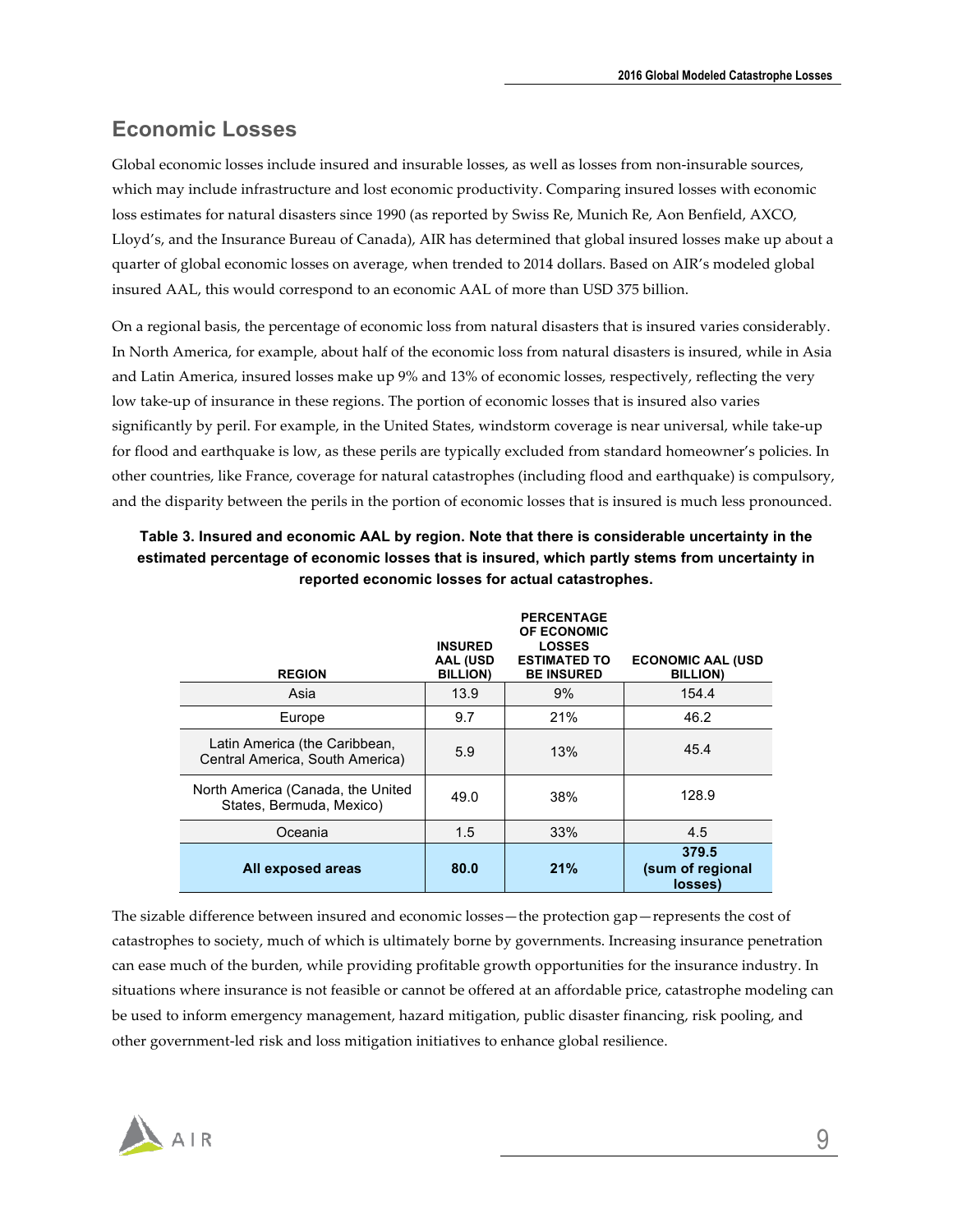Using the same techniques that were used to quantify the protection gap on an AAL basis, the insured and economic losses for each region at the 1% exceedance probability (the 100-year return period) can be calculated. The difference between economic and insured losses—the uninsured losses—includes all of the potential losses covered in the insurable loss figures from AIR's models that were cited in Table 2 and, in addition, losses that extend beyond the models' scope, including estimates of damage to roads, bridges, railways, and sewers, as well as the global electrical and telecommunications networks and other infrastructure. Looking at this metric reinforces the need for additional risk financing solutions.



#### **Figure 3. The gap between insured and total economic losses (the sum of insured and uninsured losses), by region, at the 1% exceedance probability (100-year return period) level. (Source: AIR)**

To help close the protection gap, AIR launched a Global Resilience Practice in 2016 that provides risk assessment and mitigation solutions to governments and nongovernmental organizations. AIR is actively supporting many such initiatives through work with organizations such as the World Bank and the Insurance Development Forum, and its support of efforts such as OpenQuake, an open source modeling platform initiative led by the Global Earthquake Model.

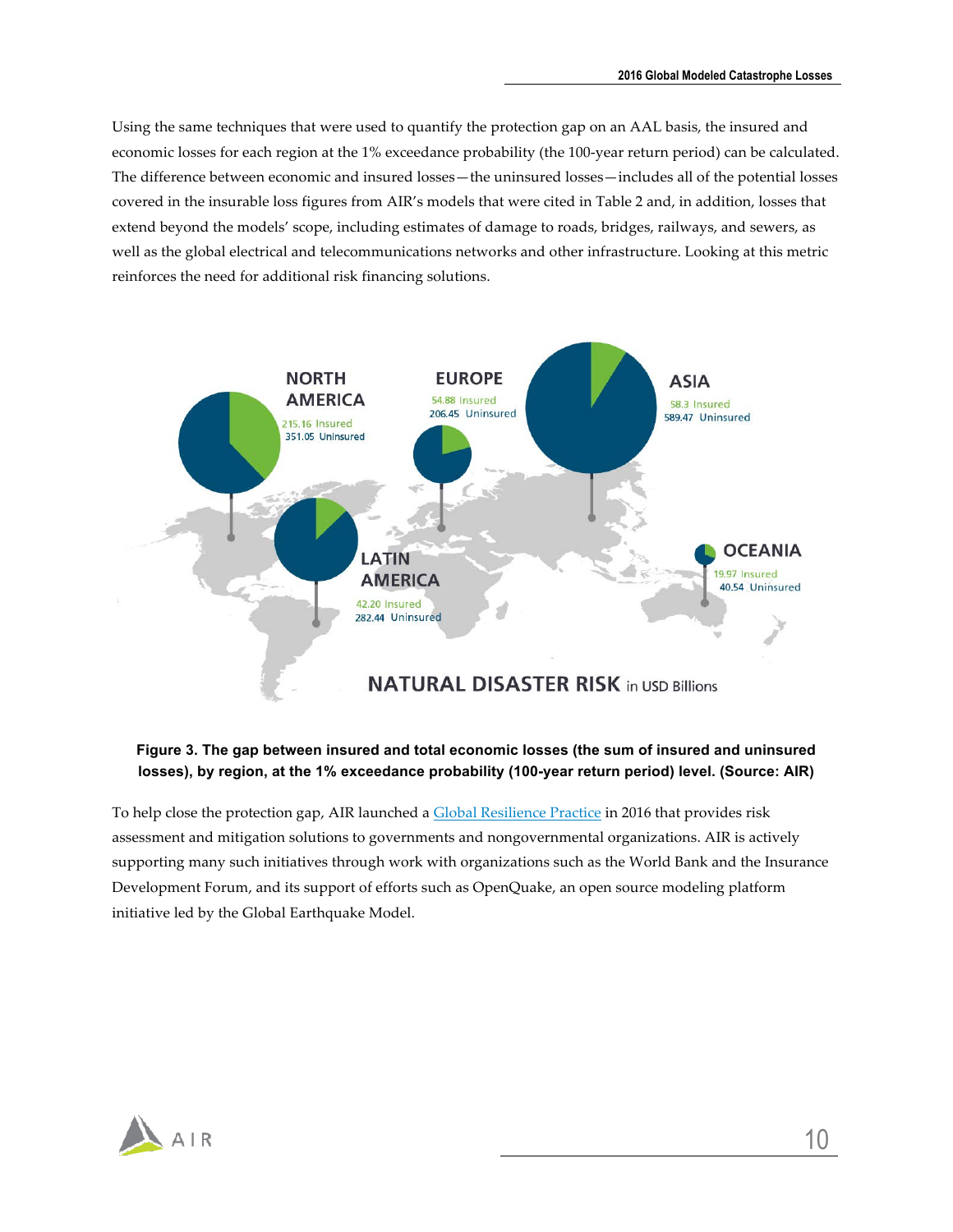# **Non-Modeled Sources of Insured Loss**

Industry insured losses can and do occur from perils and in regions that AIR does not currently model. Those losses are therefore not included in AIR's global insured estimates. (See "AIR Models by Peril and Region" for a comprehensive listing of AIR's model coverage.) If all losses could be modeled and included in AIR's calculations, the aggregate insured loss figures at given EPs would be slightly higher; likewise, the EPs associated with given loss figures would be slightly higher.

AIR's existing suite of models in 2016—which covers perils in more than 100 countries—captures catastrophe events responsible for 87% of worldwide insured losses for the 16-year period from 2000 through 2015, as shown in Figure 4.



#### **Figure 4. The percentage of reported insured losses covered by AIR's current suite of models, 2000- 2015. (Source: AIR, Swiss Re, AXCO, Munich Re, PCS, Aon Benfield, PERILS)**

As indicated in Figure 3, AIR models covered 77% of the global reported insured losses for 2015. The industrial explosion in Tianjin, China, accounts for USD 3.5 billion in non-modeled insured losses. Additional significant sources of non-modeled insured losses during 2015 include multiple flood events in France and India, and a winter storm in Australia; while these were smaller events, each caused more than USD 700,000 in insured loss, the accumulation of which contributes greatly to worldwide annual non-modeled sources of loss.

To better serve the needs of the industry, AIR continues to expand into previously non-modeled regions and perils through an ambitious model development program and research roadmap. Models on the roadmap include the industry's first probabilistic cyber model, an updated U.S. earthquake model with a new tsunami module, severe thunderstorm models for Australia and Europe, crop models for Canada, a flood model for Poland, and additional flood hazard maps for regions around the globe. Expansion into new frontiers of risk is also under way:

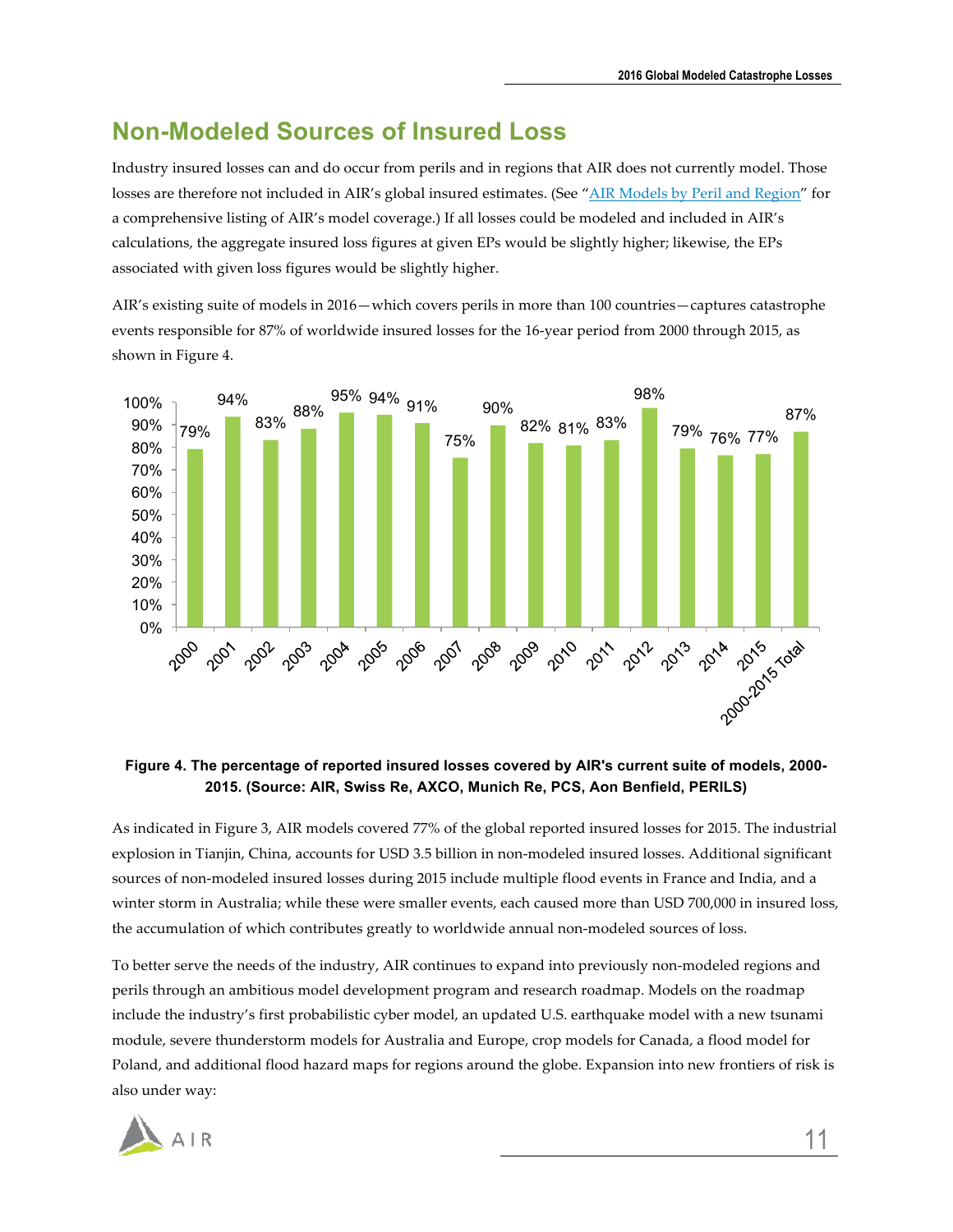- Climate change is an active area of research, and all AIR models reflect the current climate to better represent today's risk; where appropriate and warranted, AIR plans to develop additional climateconditioned catalogs so that companies can get a more comprehensive view of how a changing climate may impact their portfolios
- AIR is developing advanced solutions for managing accumulations associated with supply chain, marine, and energy risk
- Terrorism risk can be assessed and managed worldwide through the expansion of the deterministic modeling capabilities offered through the AIR model

AIR plans to develop a life and health platform to streamline the assessment and management of this dynamic risk , which evolves as global connectivity grows, animal habitats alter, medical advancements continue, the population ages, and the climate changes. AIR also provides modeling tools that can help companies understand the risk from non-modeled sources of loss. Using the Geospatial Analytics Module in Touchstone®, companies can analyze accumulations of risk anywhere in the world. Users can import hazard footprints and assign custom damage ratios to calculate not only concentrations of risk counts and replacement values, but also exposed limits after accounting for policy terms (including deductibles, layers, limits, and reinsurance treaties). This Touchstone feature helps organizations achieve an integrated view of enterprisewide exposure to catastrophe risk and evaluate where to grow or retract business.

Touchstone is a truly open platform for risk assessment and exposure management, offering integration with third-party models and data. Users can import hazard layers or run multiple alternative models on the single platform, allowing for a more comprehensive view of risk within a streamlined workflow. The AIR Cloud offers greater flexibility for the import and export of loss data for risk assessment and management, providing virtual file transfers at speeds often greater than traditional methods. Results from AIR models can also be posted and worked with on any cloud platform—in addition to the AIR Cloud—allowing users to perform data analytics on multiple loss information sets. In addition, AIR's probabilistic flood hazard maps are available as spatial layers for use in the Geospatial Analytics Module in Touchstone. Currently available for China, Thailand, Brazil, and Vietnam, AIR's flood hazard maps enable a sophisticated understanding of the threat posed by complex river networks and help companies manage accumulations, determine whether a risk meets underwriting guidelines, and develop effective portfolio management and risk transfer strategies.

Touchstone users have the flexibility to modify modeled losses by line of business, region, or peril to account for non-modeled sources of losses. AIR is also creating a framework for implementing custom models within Touchstone, allowing users to import their own models and loss curves from any source.

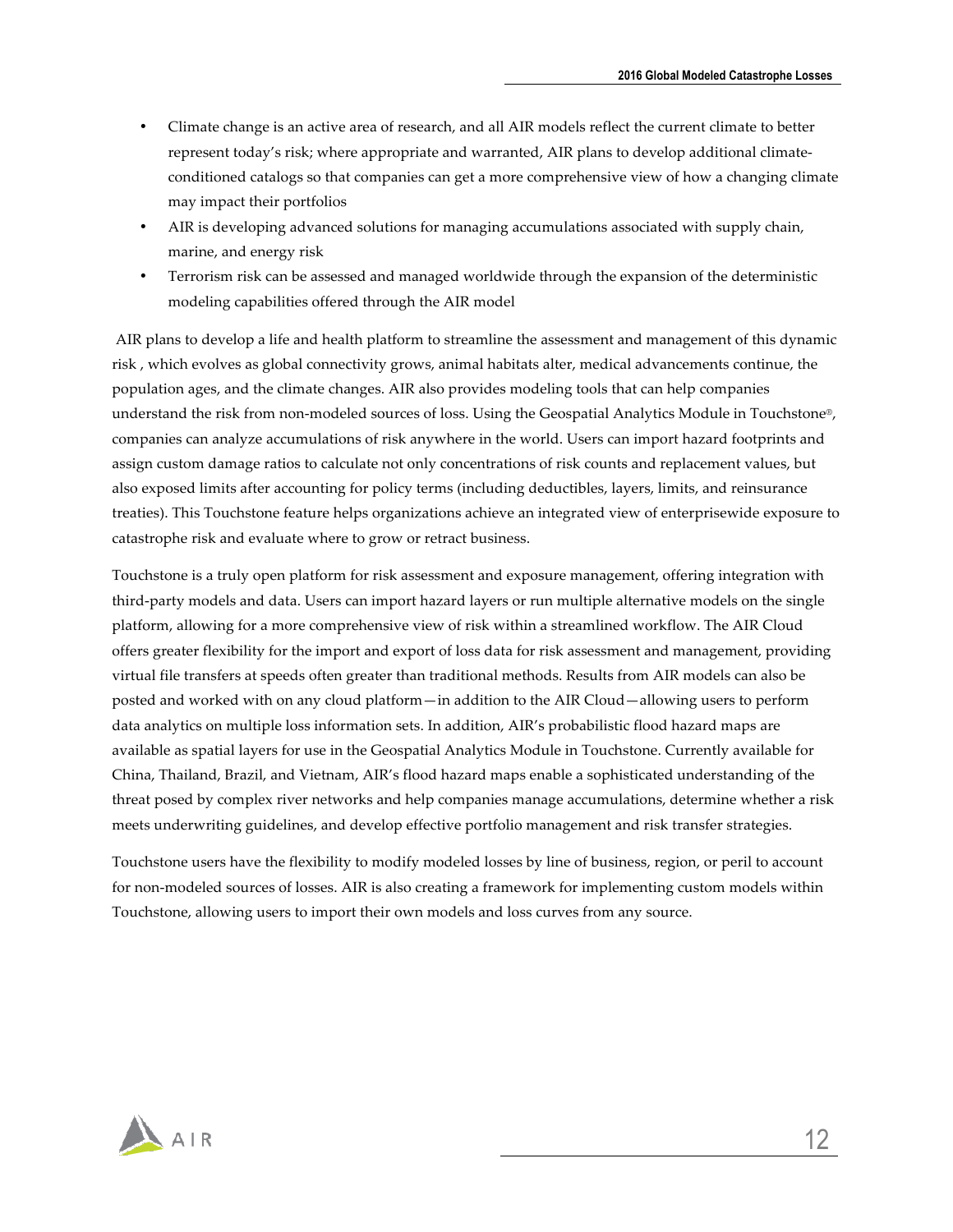# **Conclusion: The Importance of a Global View**

Since catastrophe risk can threaten a company's financial well-being, companies operating on a world stage need to understand their risk *across* global exposures to ensure they have sufficient capital to survive years of very high loss. Understanding—owning—this risk requires knowing both the likelihood of high-loss years and the diversity of events that could produce such losses. In addition, companies with global exposures and an expanding global reach should prepare for the possibility that future catastrophes will produce losses exceeding any historical amounts.

Companies that evaluate loss on a global scale, rather than regionally or even nationally, should always look at more than one peril (or one region) to assess the risk at a given exceedance probability (EP). If a company considered only its worst single peril, it could severely understate risk at a given EP because for a given modeled year losses from a combination of other events (different perils in different regions) likely would equal or exceed the worst single peril. As discussed in the "Understanding the Exceedance Probability Curve" box, EP curves can be developed for both occurrence (based on the largest loss event in each catalog year) and aggregate (based on the sum of all loss events in each catalog year). Aggregate EP is a far better measure of portfolio risk.

By providing both global insured and insurable loss estimates based on the EP curve, the need to better understand the risk becomes evident; the difference between covered and eligible exposures suggests areas of potential profitable growth in markets already identified as vulnerable to catastrophic events. Examination of economic and insured losses reveals how wide the protection gap is and how sizable losses are for societies after a catastrophe, which can inform risk mitigation, public risk financing, and emergency management to enhance global resilience and better prepare society for the ultimate costs.

With the insight provided by AIR's global suite of models, companies can pursue profitable expansion in a market that is ever more connected, and amid regulatory environments that are increasingly rigorous. The ability to take a comprehensive, global view can give insurers and reinsurers greater confidence that the risk they have assumed is risk they can afford to take. The global EP curves generated with AIR software give companies the knowledge with which to benchmark and manage catastrophe risk in more than 100 countries worldwide.